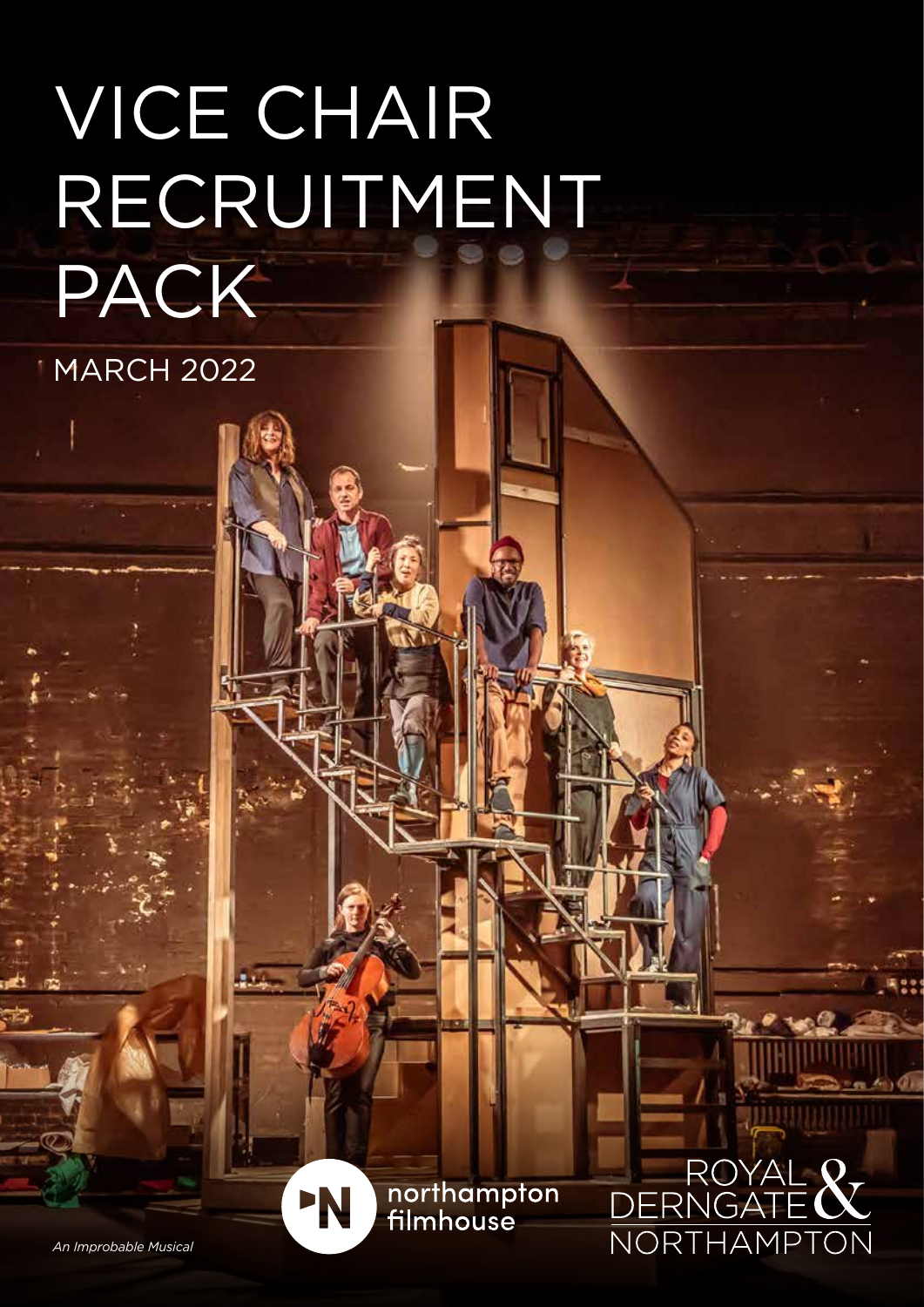# CONTENTS

**V WW** 

**FEET** 

**UD PARIS** 

 $11$ 

RUUX

 $\mathcal{C}(\mathcal{H})$  $H$ *(RD*)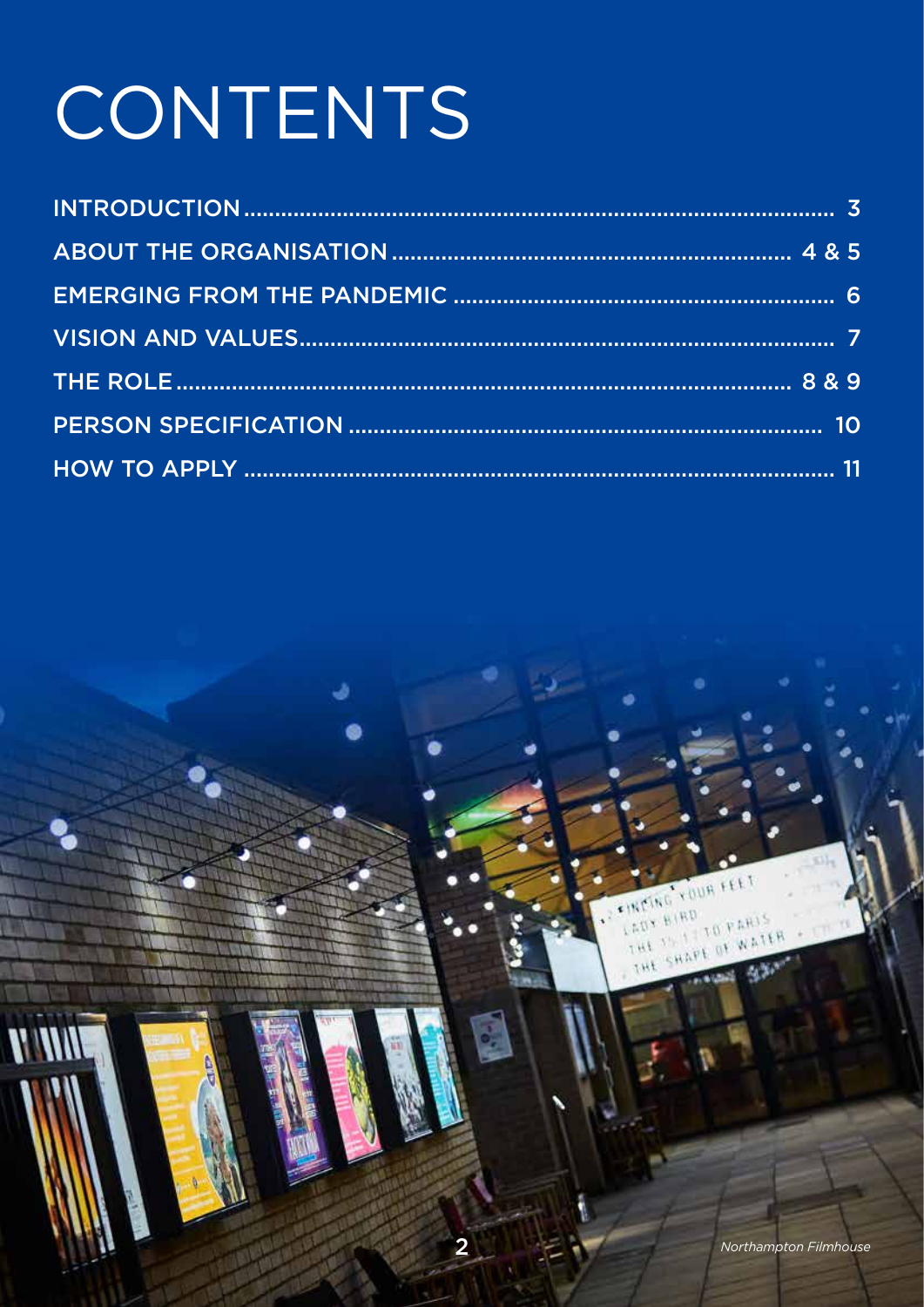# AN INTRODUCTION

### Royal & Derngate (Northampton Theatres Trust) is seeking a Vice Chair for our Board of Trustees.

With proven strategic knowledge of the arts and charity sector and a conviction that the arts are vital for the pride and wellbeing of a thriving town and county, you will join the theatres at an important time. You will join a dynamic board, including our newly appointed Chair, Simon Antrobus.

As you'll read in our biography and in our update of the last 2 years in this short pack, we are looking towards an exciting future. While we continue to weather the obvious challenges of this Covid era, we do not underestimate the important role we will play as the country continues to emerge from the pandemic.

Before we were forced to close our doors in March 2020 due to Covid-19, Royal & Derngate was enjoying record audiences and attendance. With an annual local economic impact of over £28m, we were proud of our broad portfolio of producing, presenting, community engagement, work with children and young people, and sector/local leadership. More than 337,000 had been through our doors in Northampton to our programme of presented and produced shows, films or community activity that previous year and a further 265,586 seen our work across the country on one of our tours or West End transfers.

The largest Arts Council National Portfolio Organisation in Northamptonshire, we are often looked to by funders and other stakeholders to provide a lead for the local cultural sector. We are currently collaborating with partners

to create a Cultural Compact, a new ten-year cultural strategy for Northampton and are represented on the Board of Northampton Forward, a new strategic driver for wider economic and town centre regeneration.

A number of strategic initiatives locally have created a 'perfect storm' of positive change in Northampton over the last 2 years. As well as a recent move to a combined local authority, the University of Northampton has moved to a new £330m town-centre campus, an expanded museum offer has opened following a £7m redevelopment, and the £14m Vulcan Works CCI hub opposite Royal & Derngate has started to welcome artists and businesses. NN Contemporary are relocating to a former council building on Guildhall Road.

We reflect a little on the impact of the pandemic on page 6 of this document. We are also looking closely at how we will need to change and evolve in the coming months and years to ensure we continue to play a vital part in the lives of all our communities, and continue our important national and industry-wide role as an award-winning producing theatre. Our new Vice Chair will be integral to all of these exciting developments.

We are an inclusive organisation, committed to fair recruitment, induction, training, succession planning and equality of opportunity.

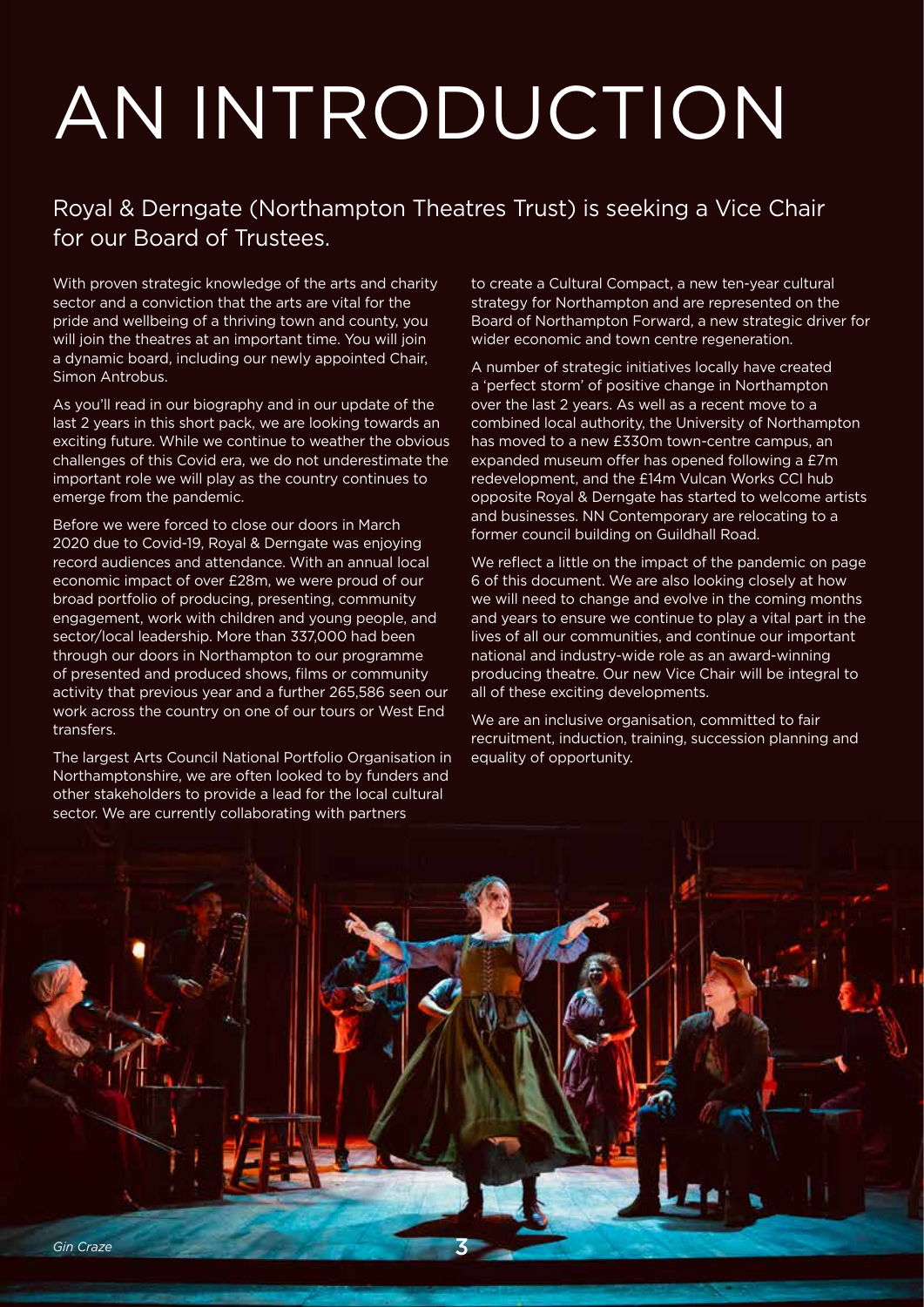## ABOUT THE **ORGANISATION**

Royal & Derngate comprises a 1,200-seat multi-purpose auditorium and 450-seat Victorian playhouse that present a mixed programme of high-profile touring shows and artists all year round and host our award-winning *Made In Northampton* series of in-house produced theatre productions. A 100-capacity studio doubles as both a workshop space for children and young people, and an ad hoc small scale performance space (Underground Studio). In June 2013 we opened an 88-seat independent cinema, operating full time adjacent to Derngate, the Northampton Filmhouse. Such was its success, that we opened a second screen in 2017.

Royal & Derngate Northampton is the main venue for arts and entertainment in Northamptonshire and one of the major regional producing theatres in the country, with its acclaimed *Made in Northampton* work touring nationally and internationally.

Eight of its productions transferred to London and the West End in 2019/20, with *The Worst Witch* winning the 2020 Olivier Award for Best Family Show and *Our Lady of Kibeho* being nominated for the 2020 Olivier Award for Outstanding Achievement in an Affiliate Theatre and named by The Guardian as one of the 20 Best Shows of the 21st Century. Meanwhile, recently artists have won The Stage Ensemble Award, The Stage Debut Award

and the Ian Charleson Award for their work on *Made in Northampton* productions and the adapted screenplay from Royal & Derngate's original play commission of *The Pope* was nominated for Best Adapted Screenplay at the Academy Awards as Netflix's *The Two Popes*.

In addition to *Blue/Orange*, the 2021 *Made in Northampton* season included Ralph Fiennes' *Four Quartets* which transferred to the West End at the end of the year, touring co-productions of *Animal Farm* and *Othello* with the National Youth Theatre, digital musical *On Hostile Ground* and a brand new musical *Gin Craze!* by April de Angelis and Lucy Rivers.



**Nominated 2016 & 2022 & Winner 2010 The Stage Awards Regional Theatre of the Year**

**Winner 2020 Olivier Award for Best Family Show**  (*The Worst Witch*)

**Nominated 2020 Olivier Award for Outstanding Achievement** (*Our Lady of Kibeho*)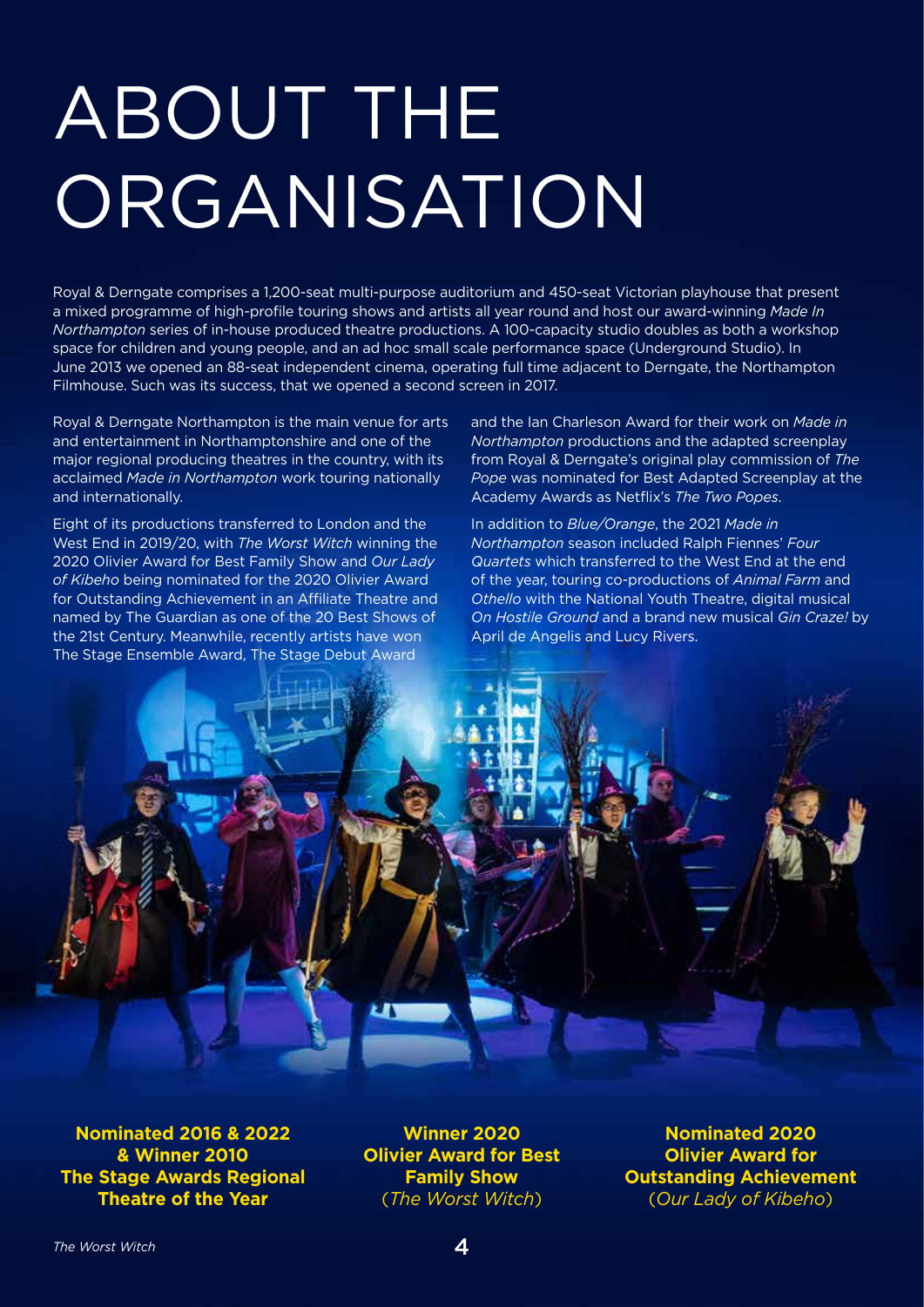## ABOUT THE **ORGANISATION**

We present a diverse range of visiting productions on both the Derngate and Royal stages, featuring West End musicals and dance, plus comedy and music from some of the biggest artists around. We also feature a regular programme from the Royal Philharmonic Orchestra.

We provide hiring opportunities for the local music service and amateur theatre companies across all our stages. Last year we hosted the UK Musical Theatre Conference, Devoted & Disgruntled 14, BEAM 2020 and the International Teach First conference.

Our award-winning, nationally recognised *Get Involved* programme engages with over 18,576 participants each year, including schools, families and communities in Northamptonshire and beyond, and our two-screen cinema welcomed over 76,000 audience members to the best in world, independent, British and mainstream film. Meanwhile, the *Generate* artistic development programme supports hundreds of local artists each year.

We also continue to work in partnership to manage The Core at Corby Cube which has recently celebrated its tenth birthday. A number of the Trust's employees support the work of this sister organisation under the umbrella of Northamptonshire Arts Management Trust.

**"I CAN THINK OF FEW ARTS COMPLEXES THAT INDUCE SUCH A RUSH OF EXCITEMENT ON ARRIVAL"**

Daily Telegraph

**"ROYAL & DERNGATE HAS A REPUTATION FOR ADVENTUROUS COMMISSIONING WHICH FEW BRITISH THEATRES CAN MATCH"**

BBC News

**"IT TRULY IS A STUNNING GEM IN THE HEART OF NORTHAMPTON"**

The Guardian on Northampton Filmhouse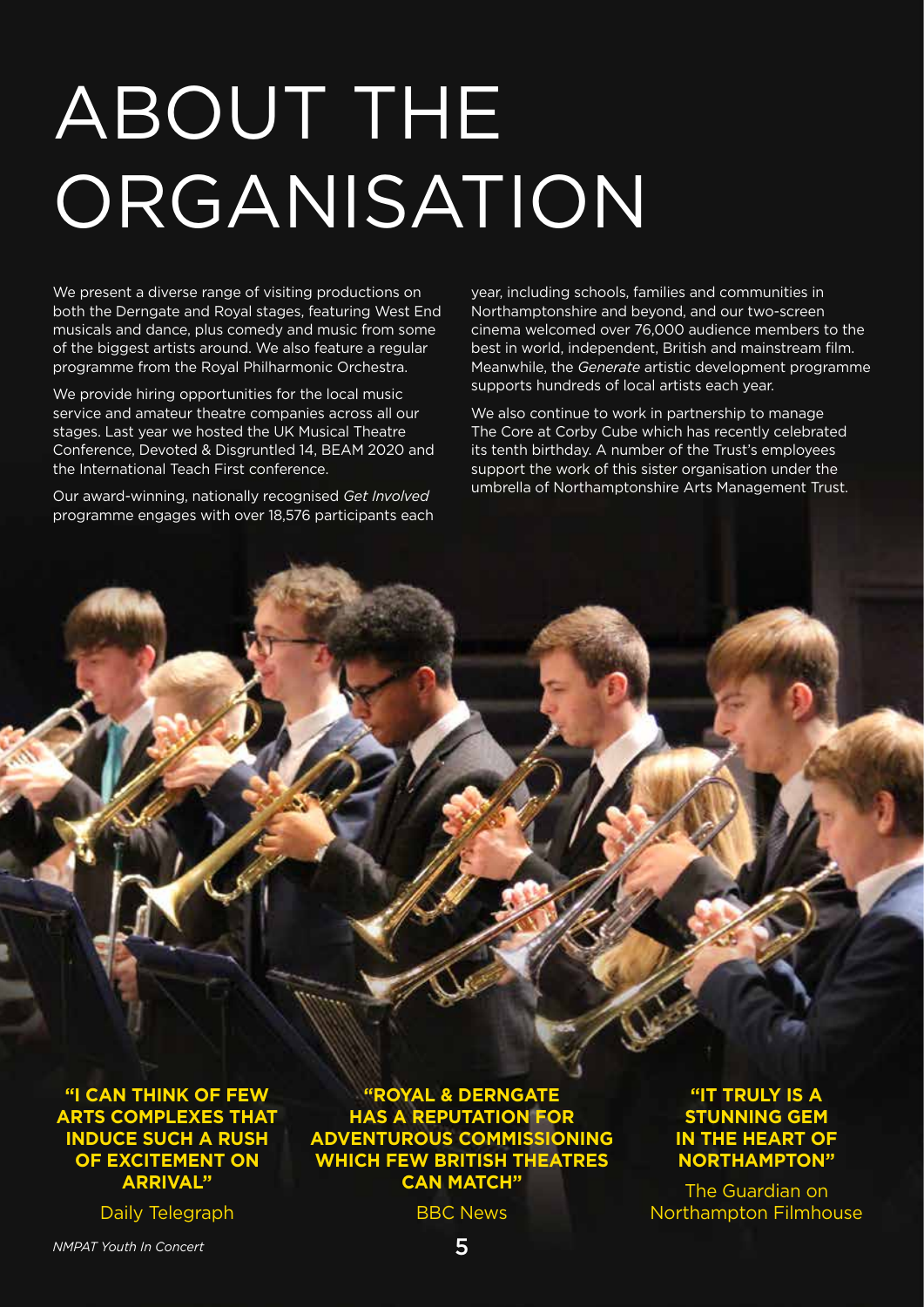## EMERGING FROM THE PANDEMIC

Alongside many of our peers across the sector, the financial impact of the pandemic was devastating, with 90% of our income usually drawn from ticket and bar sales. Having closed our doors on Wednesday 18 March 2020, we embarked upon our *Bring Us Back Together* fundraising campaign. The response from our audiences, local partners and stakeholders was extraordinary. The team then achieved funding from both Arts Council England's Emergency Response Fund and from the Culture Recovery Fund, with additional support from Northampton Borough Council securing the future of the theatres. This enabled us to continuously deliver an extensive "At Home" digital programme of activities to our local communities, launch a drive-in cinema experience, champion hundreds of local artists through our Generate programme and offer employment opportunities to hundreds of freelance theatre-makers.

We then reopened our venues in May 2021 and have been proud to host a visiting programme of shows in our Derngate auditorium including smash hit musicals, orchestral visits, a Christmas pantomime and one night music and comedy events. We've also seen a rich array of screenings in Northampton Filmhouse, and also been able to bring our own produced work back to Northampton audiences. Our seasons have included Ralph Fiennes' *Four Quartets*, brand new productions by National Youth Theatre (NYT) of *Animal Farm* and *Othello*, and our five-star new musical *Gin Craze!.* We have also welcomed hundreds of young people through the building with the first NYT Summer School. More recent months has seen the world premier production of *An Improbable Musical*, *Blue/Orange* and a brand new poignant drama, *The WellSpring*.

Key moments during covid closure included:

- Creating a sold-out drive-in cinema experience at Delapre Abbey welcoming 5,500 audience members over 23 screenings and launching a "Northampton Filmhouse at Home" streaming platform for new cinema releases.
- Launching a new 3-year partnership with the National Youth Theatre to provide outstanding training opportunities for up to 800 young people in 2021.
- Streaming *Made in Northampton* shows including #ZoologicalSociety and *Every Last Trick* to over 140,000 people online.
- Employing 150 freelance artists to develop new musical theatre during lockdown, which will culminate in four fully staged original musicals in 2021.
- Supporting over 200 practitioners by hosting the online BEAM Festival of new musical theatre with MMD and MTN.
- Hosting *GenFest* online festival supporting 1,700 artists.
- Launching the Northamptonshire Cultural Education Partnership consortium supporting 20,000 young people attending East Midlands schools through digital resources, challenge packs and career insights.
- Hosting the largest live-streamed online *NT Connections*  festival in the UK.
- Handing out 480 free food parcels to children going hungry during the October half-term and manufacturing scrubs for front-line workers.
- Directly lobbying MPs, Government Ministers and stakeholders to support the wider sector, raising awareness in national newspapers and on TV, radio and social media. Leading the largest #LightItInRed campaign outside London in partnership with Robe UK.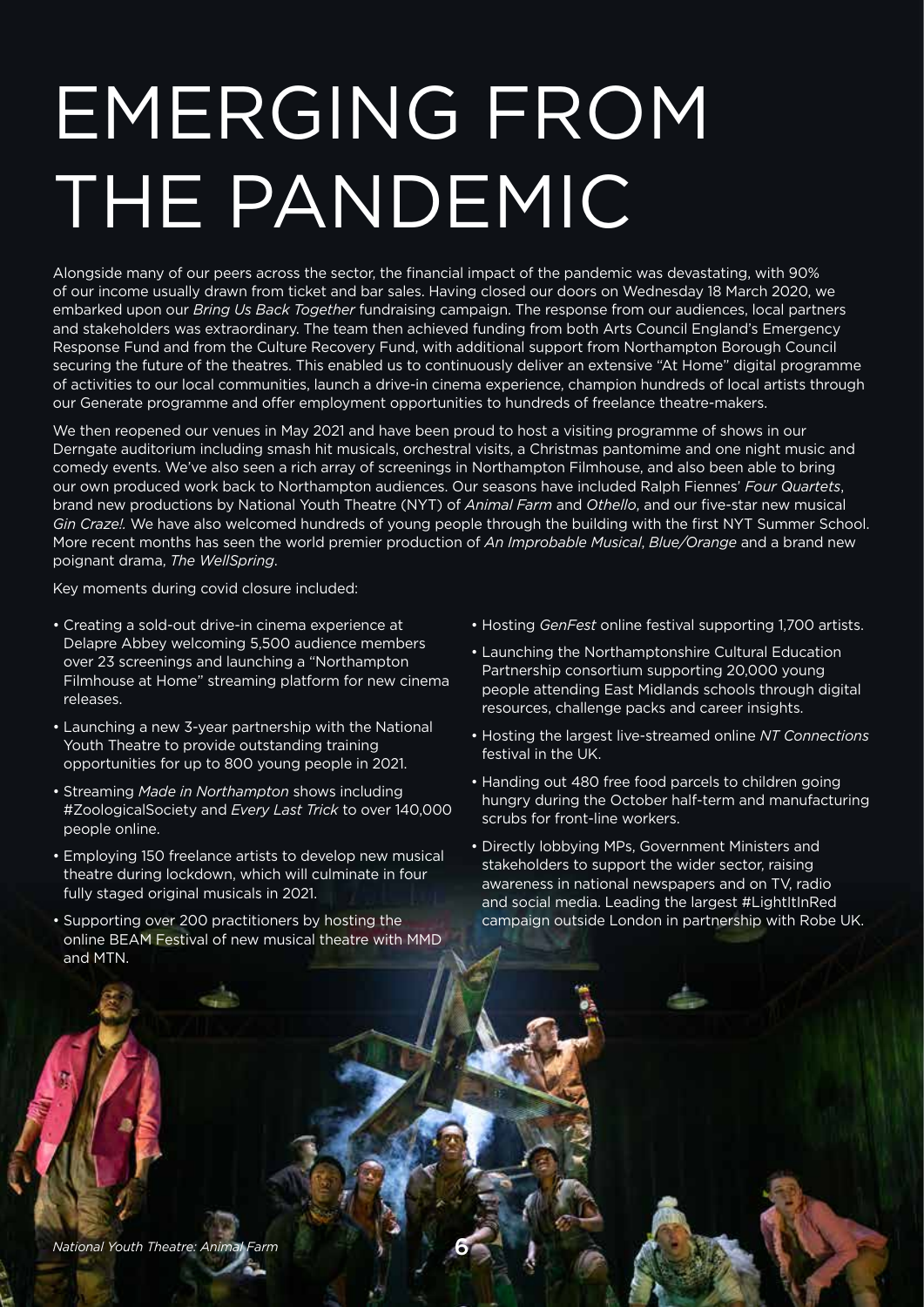## VISION AND VALUES

### **VISION**

To ensure that Royal & Derngate is at the heart of a thriving county where everyone enjoys regular access to exceptional and relevant arts and culture.

## MISSION

Royal & Derngate is the region's home for the creation of world-class theatre and a sector lead for transformative creative learning. We find, make and share unforgettable cultural experiences and opportunities for and with the people of Northamptonshire and beyond - in our theatres, cinemas, rehearsal rooms, public spaces and workshops. We inspire and entertain audiences and build communities through the stories we tell, the theatre we make, the skills and talents we share, and the quality live entertainment and films we present.

### VALUES

To **NURTURE**: our audiences, our teams and our buildings

To **TEST**: our ideas, our boundaries, and our shared ability to make and resource groundbreaking live theatre

To **BUILD**: our financial resilience, our partnerships, our creative pathways, and a positive sense of community and belonging

7

To **AMPLIFY**: our artists, our impact, our diversity and our accessibility

*Royal & Derngate's Youth Theatre in rehearsals*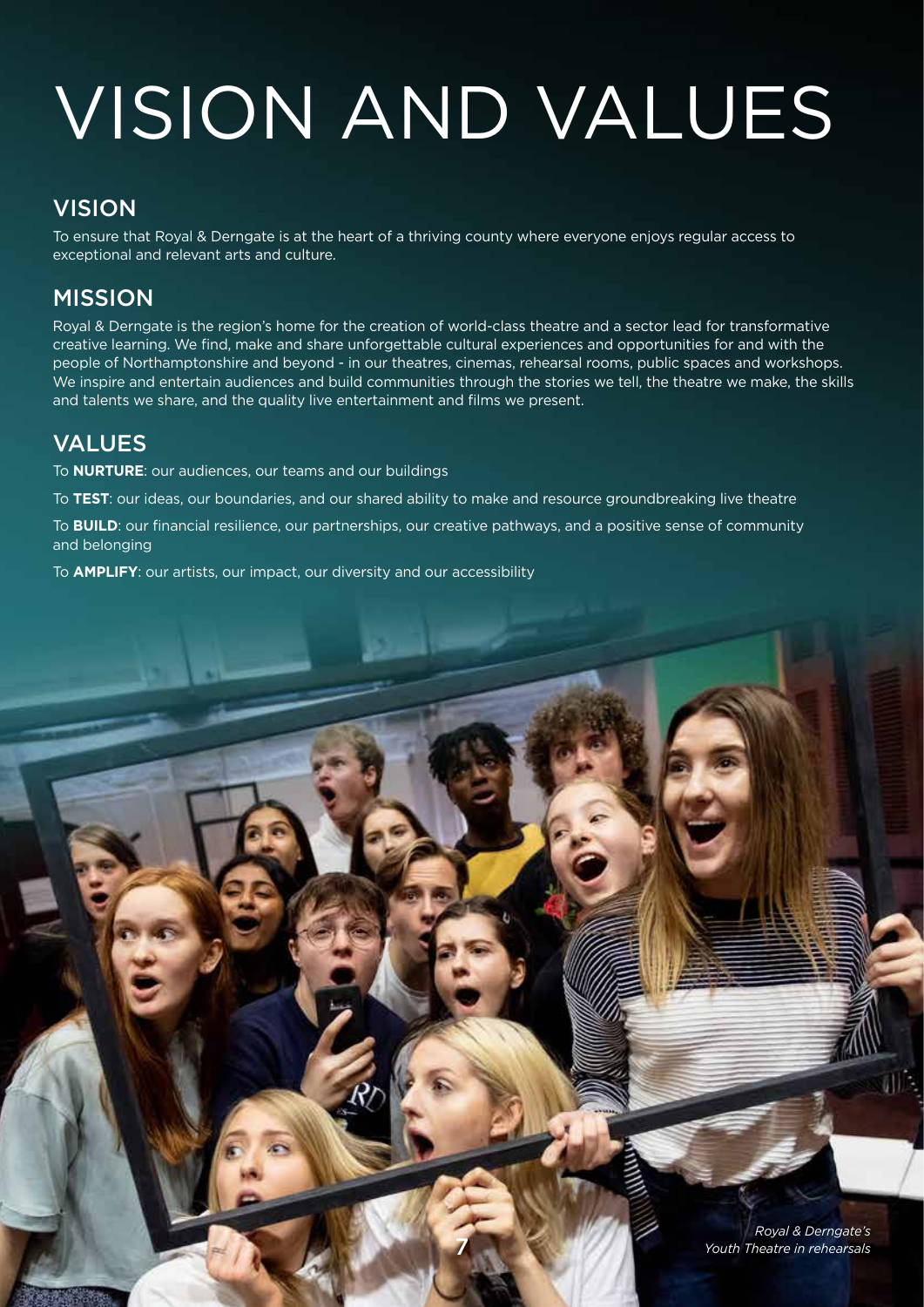## THE ROLE

We are looking to recruit a Vice Chair to support the Chair of The Board. You will join them in providing guidance and support to the leadership team.

We would hope that you would display many of the attributes and commitments listed on the next page, and supplement the skills and experiences of our Chair and Board of Trustees.

The Board of Trustees is the governing body of Northampton Theatres Trust (encompassing Royal & Derngate and Northampton Filmhouse). A charitable company, the Trustees have duties under charity law and company law. While operational responsibility is delegated to the theatre Executive, Trustees are responsible for the governance and the strategic direction of NTT in delivering its charitable objects.

Board Meetings are normally held six times a year as well as an annual Away Day which all Trustees are expected to attend. Meetings primarily take place in Northampton though attendance via Zoom on occasion is likely to be acceptable. In addition, there are a number of sub-committees, and The Vice Chair will be encouraged to support the Chair on having oversight of those committees. Trustees are all expected to take on additional roles as appropriate. Trustees are also encouraged to support theatre performances, fundraising events and community projects and have informal meetings with relevant members of the Executive team. All Trustees are elected for an initial term of 3 years

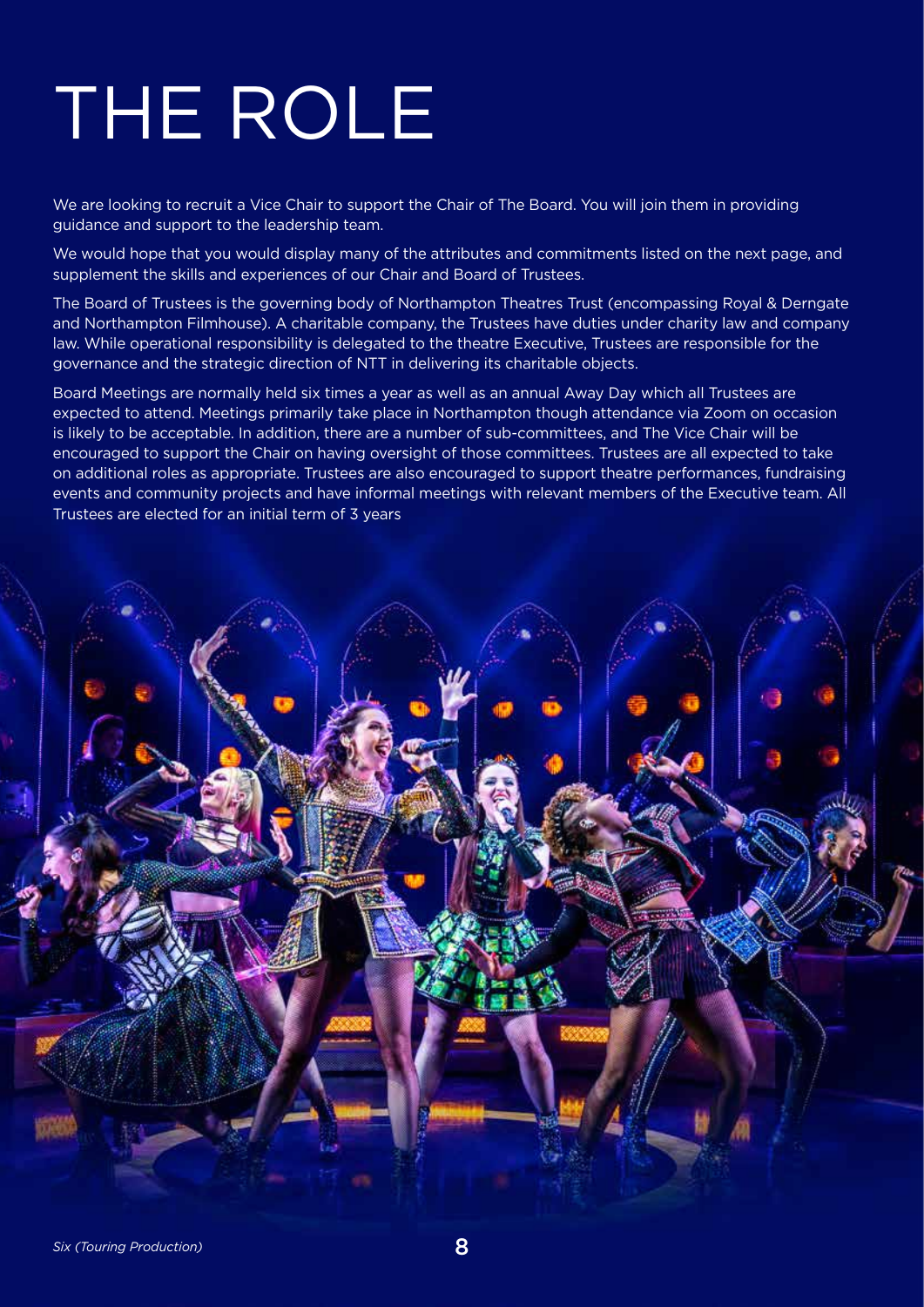# THE VICE CHAIR

### THE CHAIR – ROLE SUMMARY

- Support the Chair and the Board in the achievement of the Trusts mission and strategic vision
- In partnership with the Chair ensure the governance and management of the Trust is in accordance with its governance documents and the law.
- Constructively support the CEO and the Senior Management Team in implementing Board decisions.
- Uphold the values of the Northampton Theatres Trust and embed the principles of diversity, equality and inclusion through all its activities.

### ROLE DESCRIPTION

#### LEADERSHIP

#### TO SUPPORT THE CHAIR

- In working with the Board and the Executive in the development and review of the mission and vision, strategic and operational plans, key performance indicators, budgets and financial statements.
- In working with the Executive to monitor performance against key objectives and ensure financial sustainability
- In approving and monitoring policies, procedures, systems of control and accountability, financial and operational controls, audit systems and risk assessment.
- In ensuring that the principles of diversity equality and inclusion are embedded and upheld in the operation of the Board and in all its activities.
- To safeguard the reputation of the Trust.
- To develop and maintain positive relationships with key stakeholders.

#### GOVERNANCE AND MANAGEMENT

- To support the Chair in ensuring the Board is fulfilling its responsibilities in relation to the trust's governing document and the law.
- As Vice Chair to chair general and extraordinary Board meetings, away days and workshops in the absence of the Chair.
- To contribute to those sub committees where particular expertise is relevant and to share with the Chair attendance at them.
- To represent the Board of NTT on the Boards of NTEL and DEL.

#### BOARD DEVELOPMENT

#### TO SUPPORT THE CHAIR IN THE DEVELOPMENT OF THE BOARD THROUGH

- establishing an appropriately skilled and diverse group of trustees and senior management team through the recruitment of excellent individuals
- ensuring that trustees and senior management team are supported in their development within their role

#### ADDITIONAL RESPONSIBILITIES

- Act as an Ambassador for Northampton Theatres Trust, promoting and championing the organisation to external contacts and bodies whenever possible.
- Seek out and support fundraising opportunities
- Attend company productions and events where possible and introduce others to the company through these activities.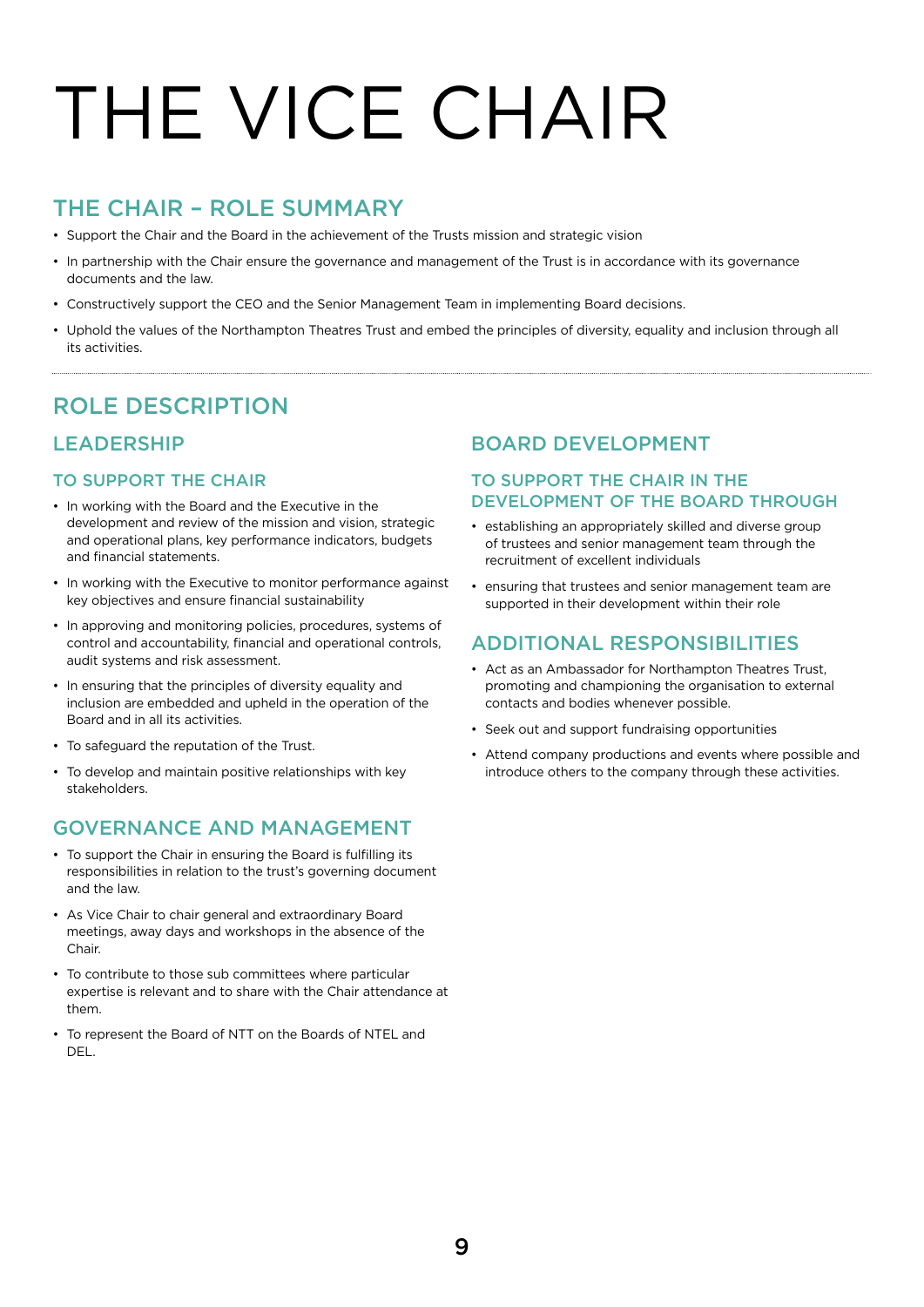## PERSON SPECIFICATION

### OUR NEW VICE CHAIR:

- Loves theatre and believes that the arts have the power to transform lives;
- Shows a strong commitment to equality, diversity and inclusion and supports our strategic ambition as an arts organisation to create opportunities and reduce barriers for everyone, and particularly underrepresented groups;
- Is committed to giving the time to prepare for and lead board and attend sub-committee meetings;
- Is good at listening and sensitive to conflicts of interest;
- Has a working knowledge of governance and management;
- Preferably has experience as a Board member of a charity or similar organisation.

### THEY WILL BE EXCITED TO:

- Support theatre performances and events so that they can fully understand the breadth and impact of our work;
- Champion the work of the Trust, helping to raise our profile at all levels;
- Act in the best interests of the Trust at all times;
- Actively support the team in fundraising efforts, proudly searching and advocating for philanthropic and commercial support of NTT to existing and prospective funders;
- Build and maintain relationships with key partners.

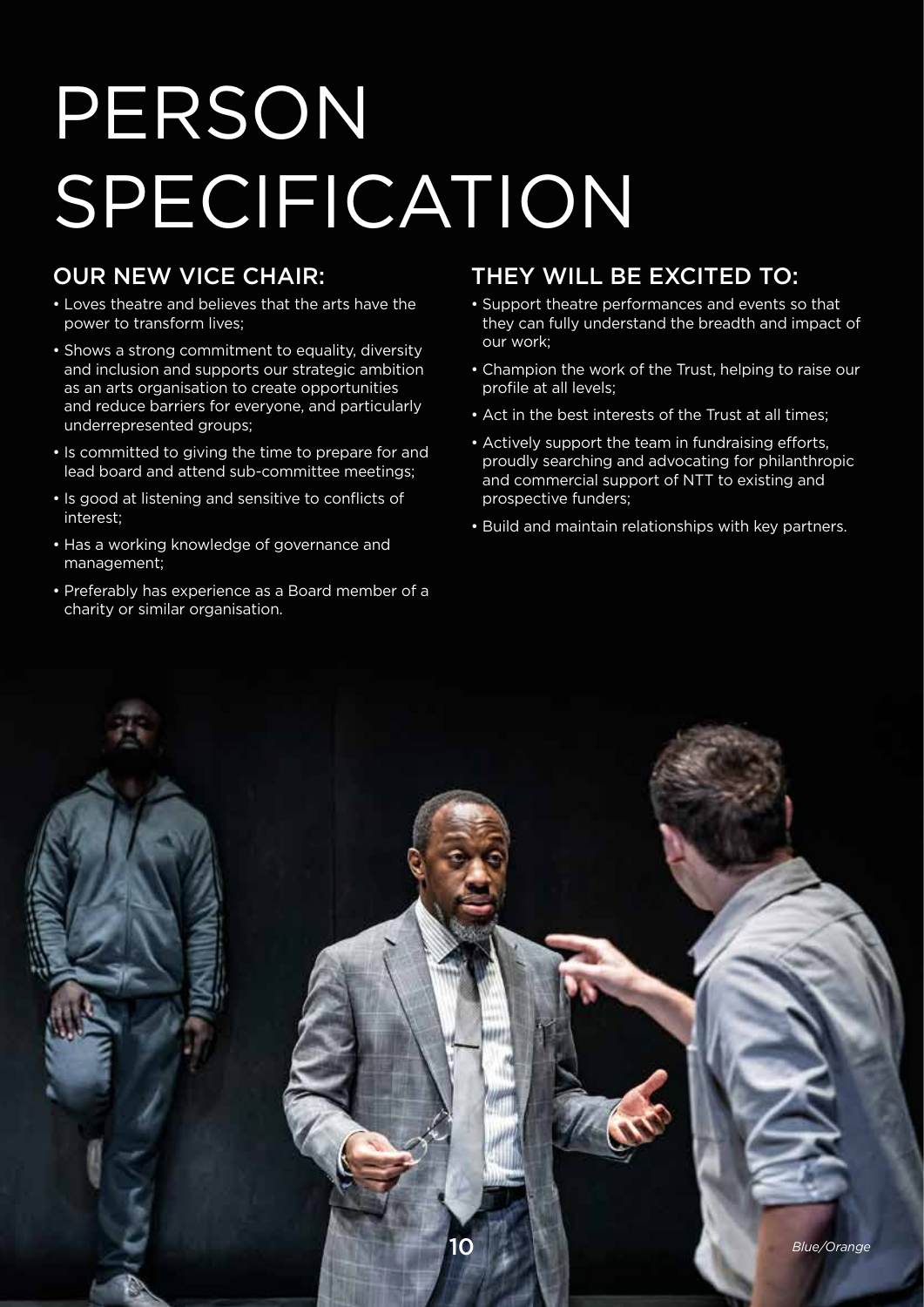## HOW TO APPLY

We particularly welcome applications from those whose backgrounds are currently under-represented on both our Board and in the Arts more widely. We want to encourage socio-economic diversity on the Board, as well as representation from Black, Asian, or other Minority Ethnic groups and/or people who identify as D/deaf and disabled.

### HOW TO APPLY

To apply, please submit an up-to-date CV and a twopage letter, addressing your interest and suitability with reference to the person specification and areas of expertise outlined on pages 8 & 9. Please be sure to have read the full role description included in the Appendix.

Alternatively, those interested in applying can submit a short (maximum three minutes) video or audio statement.

Those interested in applying can arrange a pre-application conversation with either the Chief Executive, Chair of the Nominations Committee or Chair. Please contact Alexandra Robinson on **01604 655712** or email **alexandra.robinson@namtrust.co.uk** to arrange. Please also use this email address to submit your application before the closing date. Please accompany your application with a completed Equal Opportunities Monitoring Form which can be downloaded from the website where you found this pack.

Candidates needing any assistance to complete their application should also contact Alexandra Robinson. If there is anything about this recruitment process or the way we have promoted this opportunity that has created any barriers to you applying, please let us know.

### CLOSING DATE

Please note that the closing date for applications is Tuesday 12 April.

### INTERVIEWS

Interviews will take place shortly after and candidates will be invited by email. We will cover expenses incurred linked to interview. We hope to conduct these in person in Northampton, though if restrictions demand, part of the process might take place via Zoom.

## REMUNERATION

This is a voluntary position, though reasonable travel and subsistence expenses will be reimbursed.

### PRIVACY NOTICE

NTT will collect and maintain some personal information about you throughout the recruitment and selection process. The organisation is committed to being transparent about how it collects and uses that data and to meeting its data protection obligations. The full applicant privacy policy is on our website alongside the application pack.